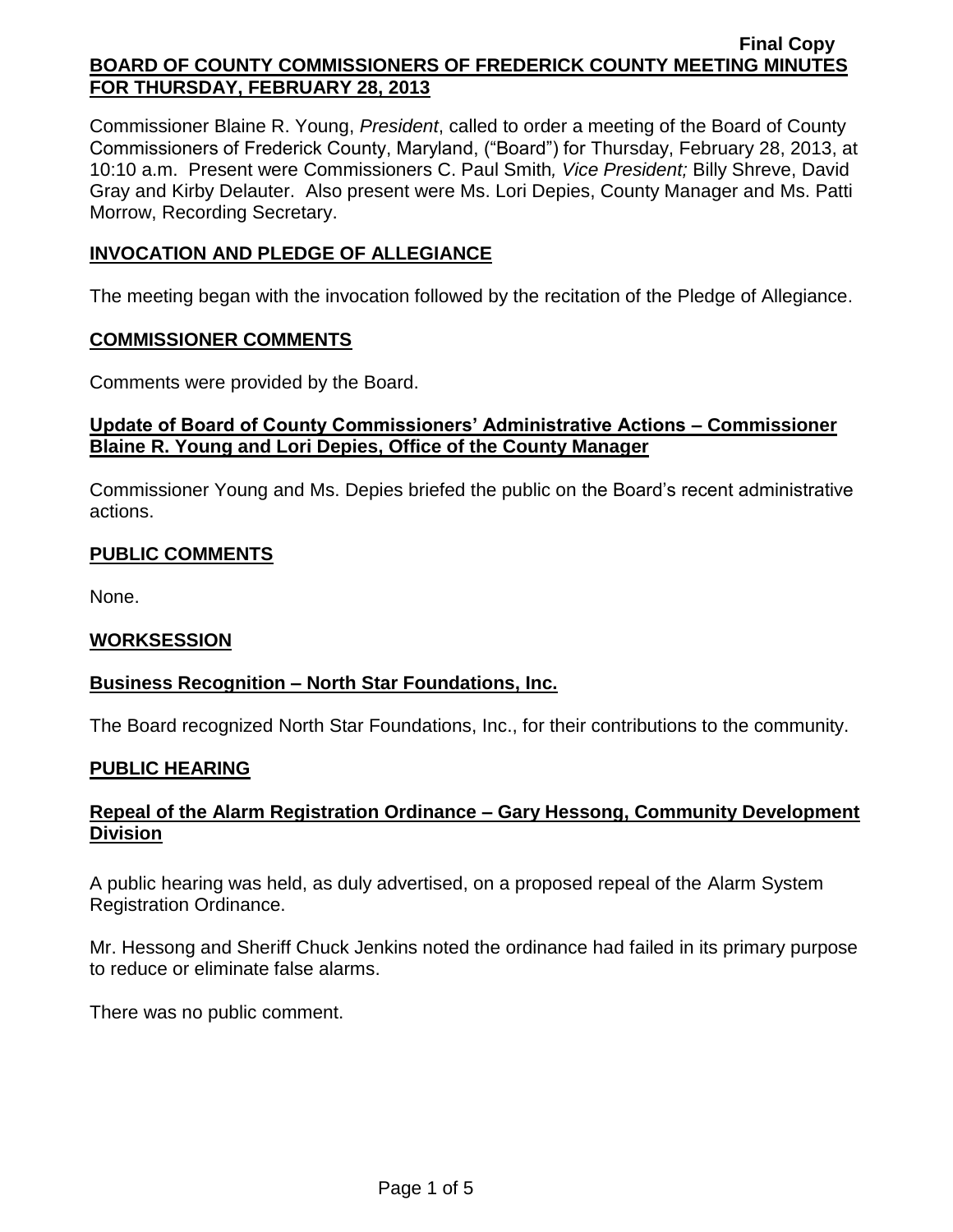*Motion to approve and adopt the proposed ordinance to repeal the Alarm System Registration Ordinance for Frederick County – Passed 5-0.*

| <b>COMMISSIONERS</b> | <b>MOTION</b> | <b>SECOND</b> | <b>YES</b> | <b>NO</b> | <b>ABSTAIN</b> | <b>NOT PRESENT</b> |
|----------------------|---------------|---------------|------------|-----------|----------------|--------------------|
| Young                |               |               |            |           |                |                    |
| Smith                |               |               |            |           |                |                    |
| <b>Shreve</b>        |               | ↗             |            |           |                |                    |
| Grav                 |               |               |            |           |                |                    |
| <b>Delauter</b>      |               |               |            |           |                |                    |

(A copy of the approved/adopted ordinance can be obtained in the County Manager's Office or from the county's website, [www.FrederickCountyMD.gov.](http://www.frederickcountymd.gov/))

### **CONSENT AGENDA**

The following items were included on the consent agenda:

- Purchasing Memo #13-101 Breakaway Sign Posts and Sign Mounting Hardware (Piggyback Contract)
- Purchasing Memo #13-102 Mowing Turf Surfaces

*Motion to approve the consent agenda as presented – Passed 5-0.*

| <b>COMMISSIONERS</b> | <b>MOTION</b> | <b>SECOND</b> | <b>YES</b>           | <b>NO</b> | <b>ABSTAIN</b> | <b>NOT PRESENT</b> |
|----------------------|---------------|---------------|----------------------|-----------|----------------|--------------------|
| Young                |               |               |                      |           |                |                    |
| <b>Smith</b>         |               |               |                      |           |                |                    |
| <b>Shreve</b>        |               |               | $\ddot{\phantom{1}}$ |           |                |                    |
| Gray                 |               |               |                      |           |                |                    |
| <b>Delauter</b>      |               |               | v                    |           |                |                    |

#### **WORKSESSION**

### **Recommended Local Emergency Planning Committee (LEPC) Appointments – Dennis Dudley, LEPC**

Lt. Dudley and Mr. Seamus Mooney, Emergency Management Division, presented the recommended appointments.

*Motion to approve the recommended appointments to the Frederick County LEPC – Passed 5-0.*

| <b>COMMISSIONERS</b> | <b>MOTION</b> | <b>SECOND</b> | <b>YES</b>   | <b>NO</b> | <b>ABSTAIN</b> | <b>NOT PRESENT</b> |
|----------------------|---------------|---------------|--------------|-----------|----------------|--------------------|
| Young                |               |               |              |           |                |                    |
| <b>Smith</b>         |               |               |              |           |                |                    |
| <b>Shreve</b>        |               |               |              |           |                |                    |
| Grav                 |               |               | $\mathbf{v}$ |           |                |                    |
| <b>Delauter</b>      |               | "             | $\mathbf{v}$ |           |                |                    |

# **Second Quarter Financial Analysis Reporting Financial Results for the Six Months Ended December 31, 2012 – Erin White, Finance Division**

The following Finance Division staff presented the financial results for Frederick County for the six months ended December 31, 2012: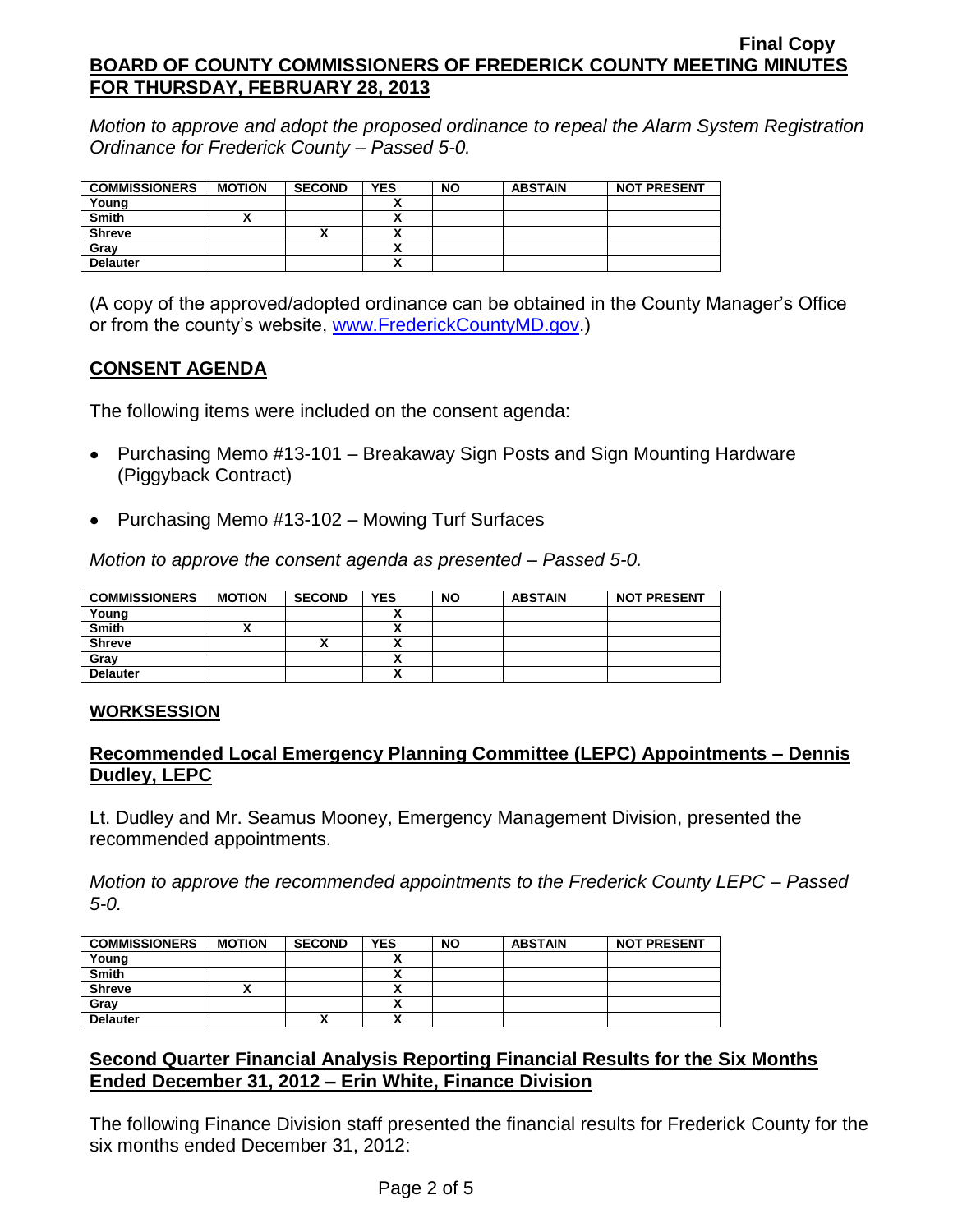- Melanie Toms General Fund;
- Kathy Tritsch Water and Sewer Enterprise Fund; Solid Waste Management Enterprise Fund; Citizens Care and Rehabilitation Center (CCRC) Enterprise Fund; Montevue Assisted Living (MAL) Enterprise Fund and the Fire/Rescue Tax Districts Special Revenue Fund.

Mr. Steve Ryan, LW Consulting, commented on the CCRC and MAL Enterprise Funds.

No action was taken by the Board as this item was informational.

For future presentations staff was directed to show a comparison between the previous year's financial numbers and the current numbers.

### **ADMINISTRATIVE BUSINESS**

# **Offer to Purchase 103 Prospect Street, Middletown – Ray Barnes, Frederick County Public Schools**

Mr. Barnes presented the request of an offer from Saint Thomas More Academy to purchase 103 Prospect Street, Middletown, for the full appraised value of \$440,000.

*The Board determined the county had no need for the property and gave its concurrence for the Board of Education to proceed in accepting the offer from Saint Thomas More Academy to purchase the property – Passed 4-0-1.*

| <b>COMMISSIONERS</b> | <b>MOTION</b> | <b>SECOND</b> | <b>YES</b> | <b>NO</b> | <b>ABSTAIN</b> | <b>NOT PRESENT</b> |
|----------------------|---------------|---------------|------------|-----------|----------------|--------------------|
| Young                |               |               |            |           |                |                    |
| <b>Smith</b>         |               |               | ~          |           |                |                    |
| <b>Shreve</b>        |               |               |            |           |                |                    |
| Grav                 |               |               | ↗          |           |                |                    |
| <b>Delauter</b>      |               |               | ,,         |           |                |                    |

Mr. Richard McCain, Office of the County Attorney, commented on the procedure regarding county surplus property.

### **Bid Award – Purchasing Memo #13-099, Pavement Engineering and Field Services IDQ Contract – Diane George, Finance Division**

*Motion to approve Purchasing Memo #13-099 as presented – Passed 5-0.*

| <b>COMMISSIONERS</b> | <b>MOTION</b> | <b>SECOND</b> | <b>YES</b> | <b>NO</b> | <b>ABSTAIN</b> | <b>NOT PRESENT</b> |
|----------------------|---------------|---------------|------------|-----------|----------------|--------------------|
| Young                |               |               |            |           |                |                    |
| <b>Smith</b>         |               |               |            |           |                |                    |
| <b>Shreve</b>        |               |               |            |           |                |                    |
| Gray                 |               | ́             |            |           |                |                    |
| <b>Delauter</b>      |               |               |            |           |                |                    |

(Commissioner Gray left the room.)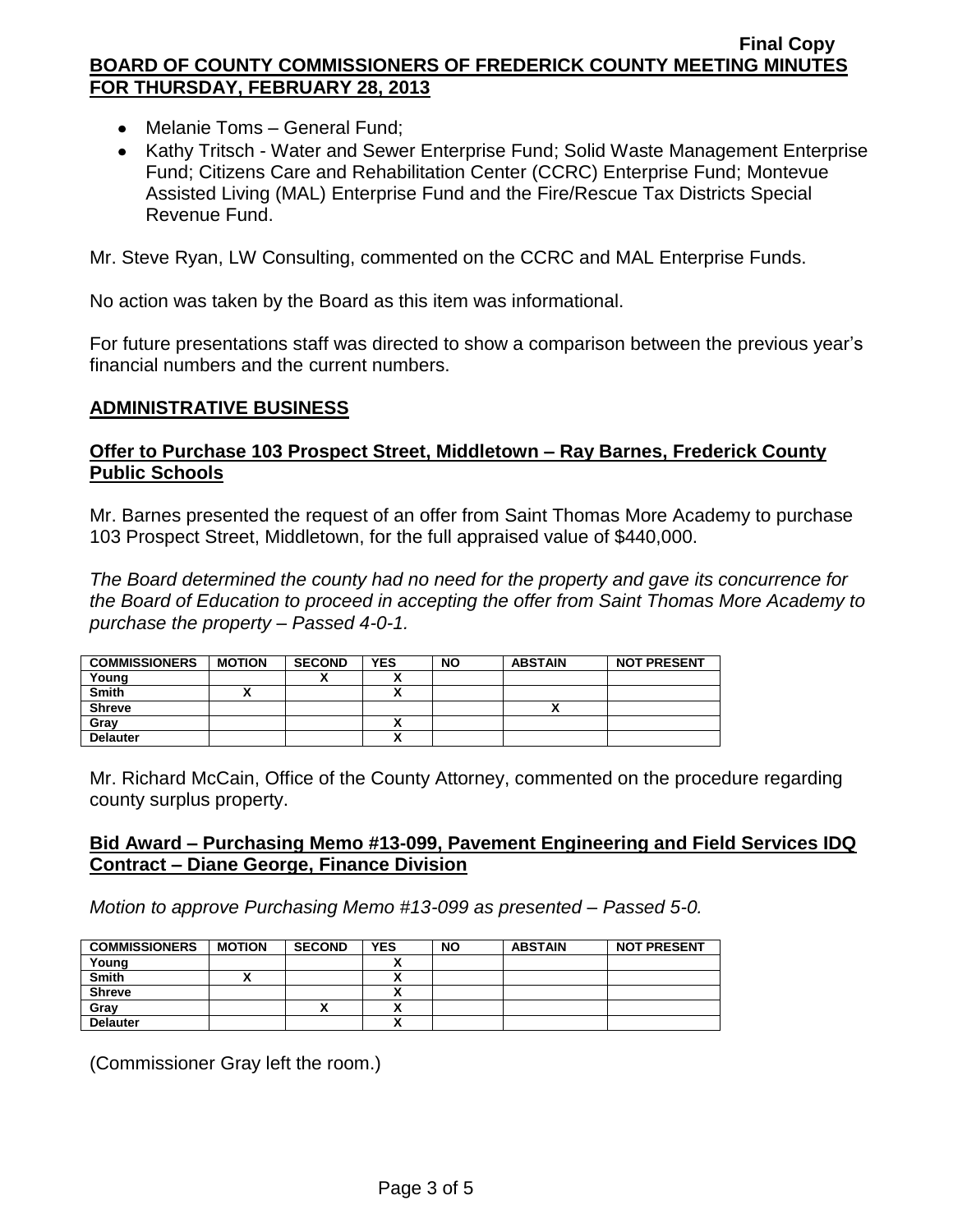## **Frederick County Volunteer Fire and Rescue Association (FCVFRA) Website – Doug Orner, Office of the County Manager**

Mr. Orner and Ms. Sherry Weakley, Interagency Information Technologies Division, commented on the website.

*Motion to approve the expenditure of \$1,235 to Technology Reflections, Inc. for the administration of the FCVFRA website – Passed 3-1.*

| <b>COMMISSIONERS</b> | <b>MOTION</b> | <b>SECOND</b> | <b>YES</b> | <b>NO</b> | <b>ABSTAIN</b> | <b>NOT PRESENT</b> |
|----------------------|---------------|---------------|------------|-----------|----------------|--------------------|
| Young                |               |               |            |           |                |                    |
| <b>Smith</b>         |               |               |            |           |                |                    |
| <b>Shreve</b>        |               |               |            |           |                |                    |
| Gray                 |               |               |            |           |                |                    |
| <b>Delauter</b>      |               |               |            |           |                |                    |

(Commissioner Gray returned to the room.)

# **Blickenstaff Child's Lot / Owner's Dwelling Request – Anne Bradley, Community Development Division**

Ms. Bradley presented the request and noted the Agricultural Preservation Advisory Board reviewed the request and recommended approval.

*Motion to approve a child's lot and a future owner's dwelling on the Blickenstaff (county held easement) property – Passed 4-1.*

| <b>COMMISSIONERS</b> | <b>MOTION</b> | <b>SECOND</b> | <b>YES</b>                                           | <b>NO</b> | <b>ABSTAIN</b> | <b>NOT PRESENT</b> |
|----------------------|---------------|---------------|------------------------------------------------------|-----------|----------------|--------------------|
| Young                |               |               |                                                      |           |                |                    |
| <b>Smith</b>         |               |               | ,,                                                   |           |                |                    |
| <b>Shreve</b>        |               |               |                                                      |           |                |                    |
| Grav                 |               |               | Δ                                                    |           |                |                    |
| <b>Delauter</b>      |               | '             | $\overline{\phantom{a}}$<br>$\overline{\phantom{a}}$ |           |                |                    |

# **Update on Municipal Activities – Dave Dunn, Office of the County Manager**

Mr. Dunn briefed the Board on the activities for February.

*No action was taken, as this was informational.*

### **Legislative Issues – John Mathias, Office of the County Attorney and Ragen Cherney, Office of the County Manager**

Mr. Mathias briefed the Board on the issues before the Frederick County delegation members.

*No action was taken.*

### **COMMISSIONER COMMENTS**

None.